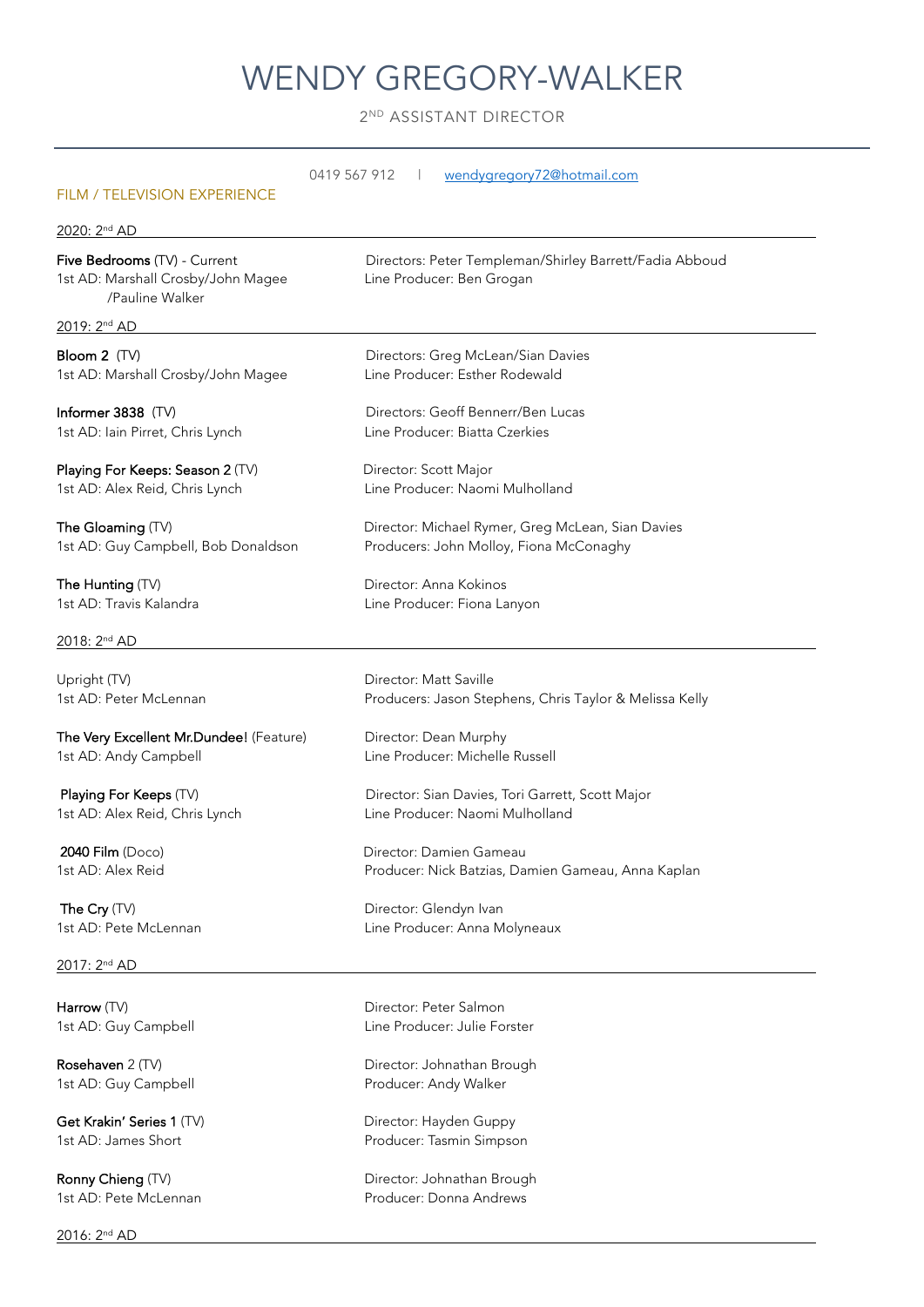1st AD: Annie Maver **Line Producer:** Lisa Wang

Seven Types of Ambiguity (TV) Director: Matt Saville, Anna Kokinov 1st AD: Pete McLennan, Greg Spiller Line Producer: Brendan Campbell

2015: 2nd AD

Open Slather (TV) Foxtel Director: Nat Bailey

Please Like Me Series 3 (TV) Director: Matt Saville 1st AD: Annie Maver **Line Producer: Lisa Wang** 

2014: 2nd AD

Childhood's End (Mini series US) Director: Nick Hurran 1st ADs: Richard Cowen, Ian Kenny **Line Producer: Wade Savage** 

Please Like Me series 2 (TV) Director: Matt Saville 1st AD: Annie Maver **Line Producer: Lisa Wang** 

2013: 2nd AD

1st AD: Nathan Croft Line Producer: Louis Korrs

2012: 2nd AD

Upper Middle Bogan (TV) 1st AD: Nathan Croft Line Producer: Louisa Kors Please Like Me (TV) 1st AD: Annie Maver Line Producer: Annie Flynn Offspring III (TV) 1st AD: John Magee, Jamie Lesley

#### ADDITIONAL SKILLS

- Holds current Australian car and motorbike license
- Working with children check

### QUALIFICATIONS

- Currently studying BA Social Science Psychology
- Completed Certificate IV in Business Small Business Management 2012
- BA Arts (Production) VCA, Melbourne University 1994
- VCE(HSC), Eltham High School 1990

Rabbit (Feature) **Rabbit (Feature)** Director: Luke Shanahan 1st AD: Travis Kalendra **Line Producer:** Julie Byrne

Fancy Boys (TV) **Example 2** Director: Colin Cairnes 1st AD: Nick Embling **Producer: Nicole Minchin** 

Please Like Me Series 4 (TV) Director: Matt Saville, Josh Thomas

1st AD: Annie Maver **Line Producer: Antje Kulpe** 

Now Add Honey (Feature) Mow Add Honey (Feature) Director: Wayne Hope

Yellow Shorts/Brown Blazer (TV) Director: Stuart McDonald, C.Lilley 1st AD: Nathan Croft

## Masterchef Professional (TV) Director: Michael Venables 1st AD: Andy Campbell

Line Producer: Peter Muston